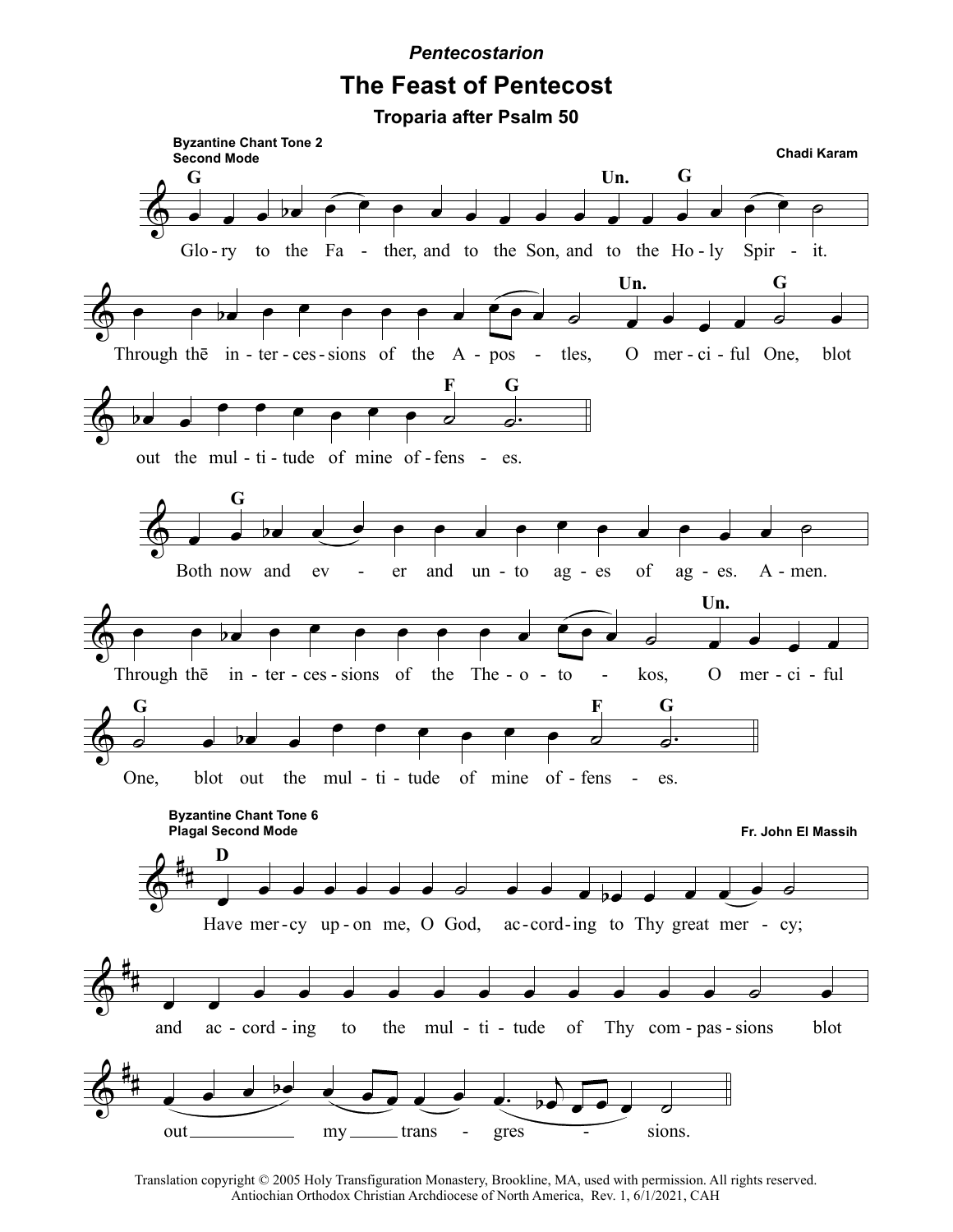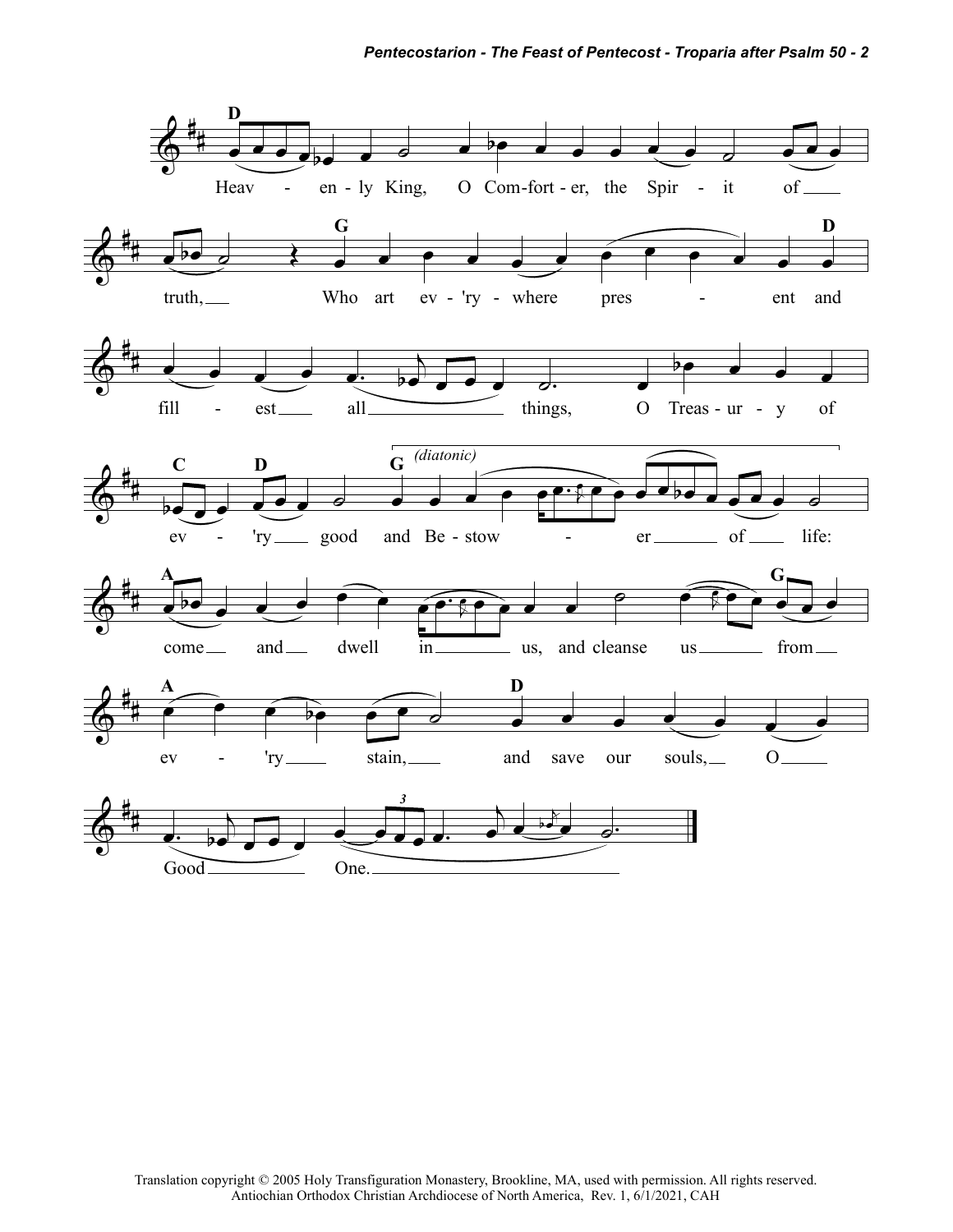## Troparia After Psalm 50

Second Mode

 $H\chi$ os  $\frac{1}{\sqrt{2\pi}} \overrightarrow{\Delta}$ 



Translation copyright © Holy Transfiguration Monastery, Brookline, MA, used with permission. All rights reserved. Chadi Karam [\(karamchadi@yahoo.com\)](mailto:karamchadi@yahoo.com) Chicago, 2021.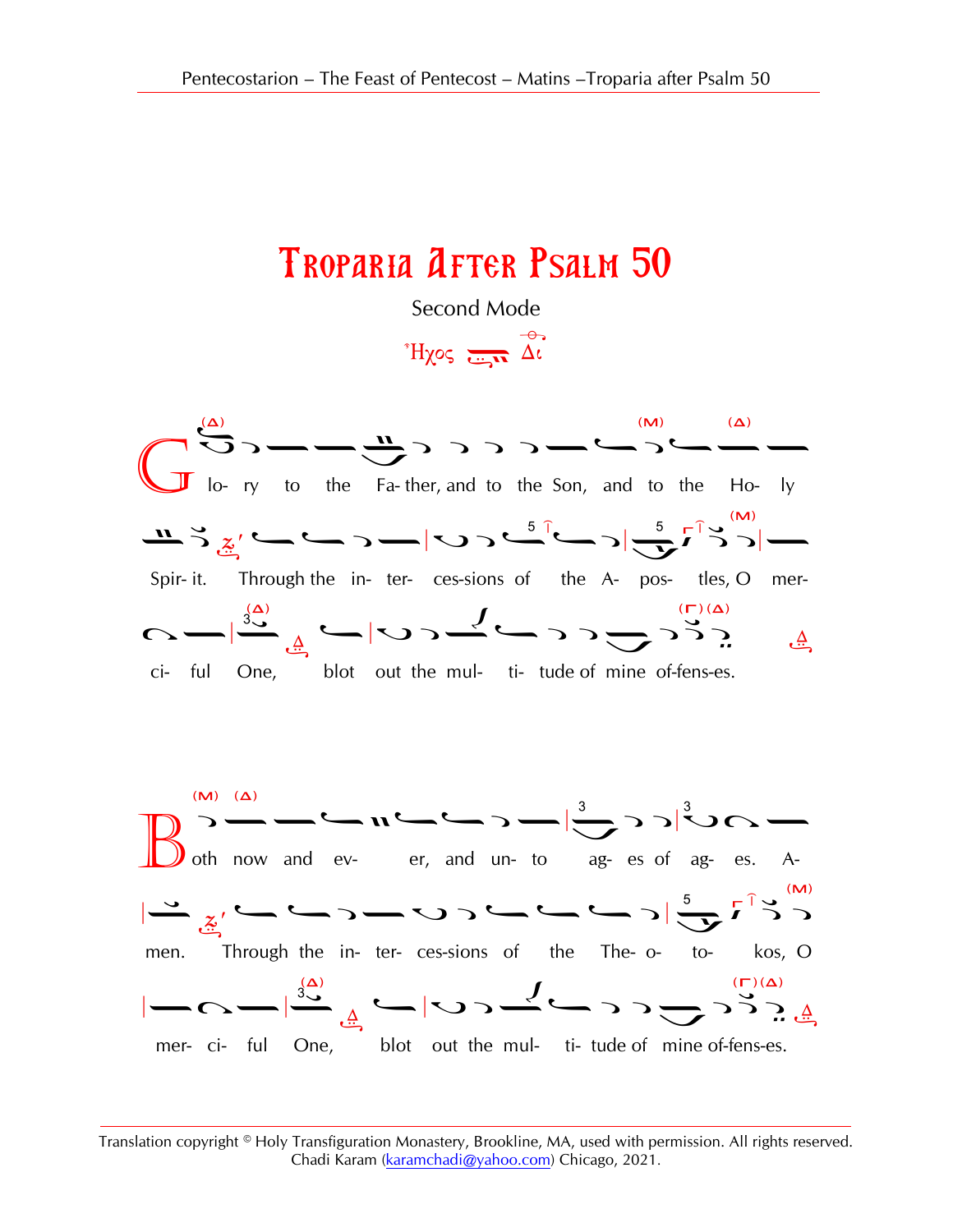

Translation copyright © Holy Transfiguration Monastery, Brookline, MA, used with permission. All rights reserved. Chadi Karam (karamchadi@yahoo.com) Chicago, 2021.